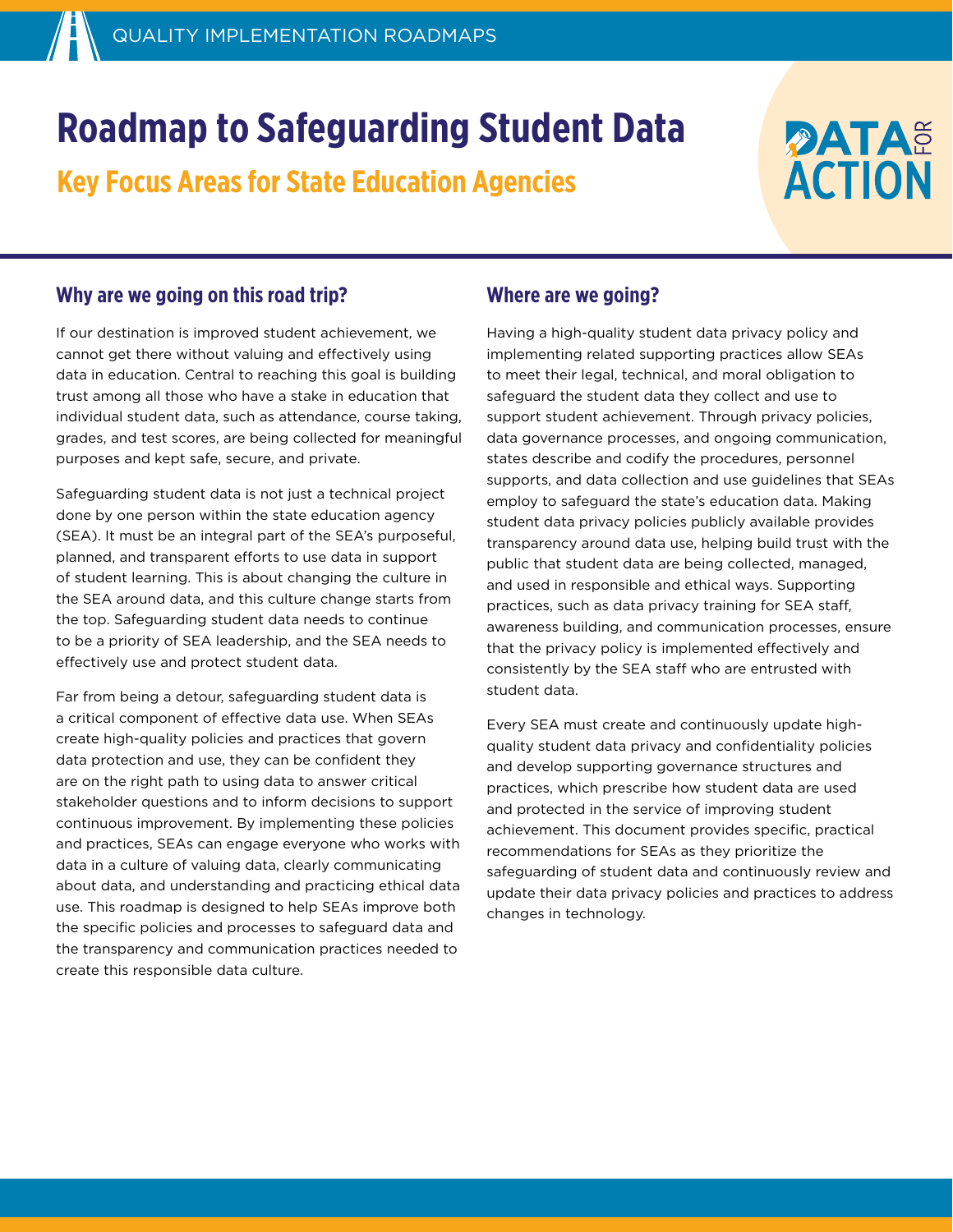## **How do we get there?**

All SEAs—and everyone who works with student data must comply with the Family Educational Rights and Privacy Act (FERPA) and other federal and state laws that protect the privacy, security, and confidentiality of student data. However, to enhance the safeguarding of student data and to address local needs and contexts and the evolving use of technology in schools, SEAs should develop their own data governance structures and processes as well as a publicly available student data privacy policy. SEAs can also enact high-quality practices and supports to safeguard student data by focusing on three key areas:

- **1. Transparency:** Clearly communicate internally and with the public about the policies and procedures designed to protect student data and about how data are collected, used, and safeguarded.
- **2. Governance:** Design structures and delineate roles and responsibilities that establish stable procedural and personnel-based supports for the effective implementation of privacy policies.
- **3. Data Protection Procedures:** Implement specific security and privacy strategies, processes, and controls that physically, technically, and legally safeguard student data.

## **Tools for the Trip**

Find additional resources from the Data Quality Campaign (DQC) and other organizations to aid in developing and implementing SEA student data privacy policies and practices, including the following:

- quides on talking about data with different audiences
- guidance and technical resources for state policymakers
- practical tools for crafting legislation to safeguard and govern data and for selecting and working with service providers

## **Planning Ahead for Future Journeys**

As SEAs develop high-quality policies and practices to protect the data they collect and use and recognize the importance of data quality and integrity to support student achievement and enact critical reforms, they can also begin to consider additional ways to strengthen their privacy policies and practices and create a culture of shared commitment to responsible and effective data use, such as

- identifying ways to share information about current data uses and research studies with parents and other members of the public;
- using findings from risk assessments (internal review of existing privacy policies and practices) and security audits (internal or external review of processes and technical environment) to strengthen and formalize student data privacy policies and procedures;
- implementing SEA policies and establishing practices for public transparency around how student data privacy policies are developed and implemented;
- identifying elemental-level data that contribute to student level indicators, and determining appropriate protections for each element (e.g., identifying the exact data pieces used to calculate a student's record of chronic absence); and
- creating a policy or process that addresses the commercialization of student data. While states are legally prohibited from selling student data, they bear a responsibility in defining the permissible collection and uses of data by external technologies and programs used in classrooms.

Together, these recommendations can guide state efforts to continually adapt, revise, and refine their data privacy and security policies and practices. Ultimately, however, policies and procedures are only one part of the larger effort to transform the culture of education data use from one of accountability to one of providing meaningful services and high-quality education to every student. Hopefully, SEA efforts to engage state leadership in data governance, codify processes, and communicate with other agencies and the public will support this culture change and keep states moving down the road of using data ethically and effectively to support students.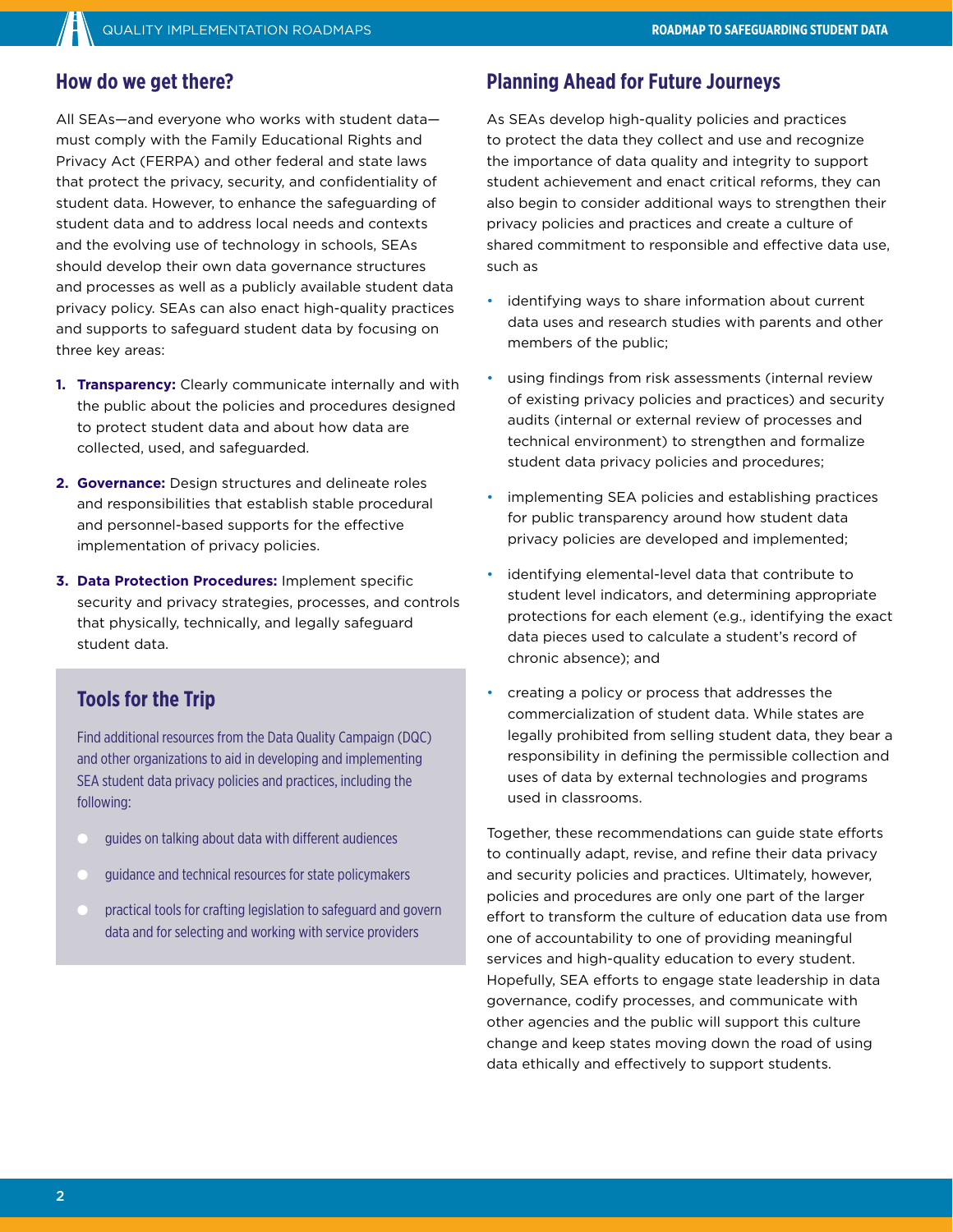## **Transparency**

Transparency refers to the clarity and availability of the SEA's materials and communication around the collection, use, and safeguarding of student data. Materials can include the SEA's privacy policy, inventories of data collected by the state and how they are used, and lists of external data requests. Communication refers both to internal SEA communication structures and to outreach activities to the public.

## **How does transparency safeguard student data?**

Transparency around privacy policies and practices is critical to building trust with the public, particularly parents, about the value of data. If the public is confident that the data collected are safeguarded and are used in specific, ethical ways to help students succeed, they can trust the SEA to collect

and use student data. In addition, seeking public participation, discussion, and input on the use of data and its governance fosters empowerment and builds collaborative relationships with parents, teachers, and education leaders.

### **What does transparency look like?**

#### **STUDENT DATA PRIVACY POLICY**

- Relevant state, local, and federal laws are referenced in the SEA student data privacy policy.
- There is an annual or regular review and update of the student data privacy policy.
- The student data privacy policy clearly states the types of student data collected and the purposes for which the data will be used, and it refers to data protection, maintenance, and rentention procedures.
- The student data privacy policy is publicly available and no more than one click away from the SEA website homepage.
- The student data privacy policy is available in additional languages or formats (depending on the state population).
- The student data privacy policy is clear and written in plain language, not technical or legal terminology.
- The student data privacy policy contains protocols for sharing data (e.g., with researchers, nonprofit partners, other state agencies).

#### **WRITTEN RECORDS**

- There is a data inventory or data classification (e.g., a data dictionary) that defines each data element collected and stored by the SEA that is regularly reviewed and updated.
- The SEA maintains and publishes a list of all external student data requests that are fulfilled and indicates what data were provided and whether the requests included personally identifiable information (PII) that could be used to identify an individual student.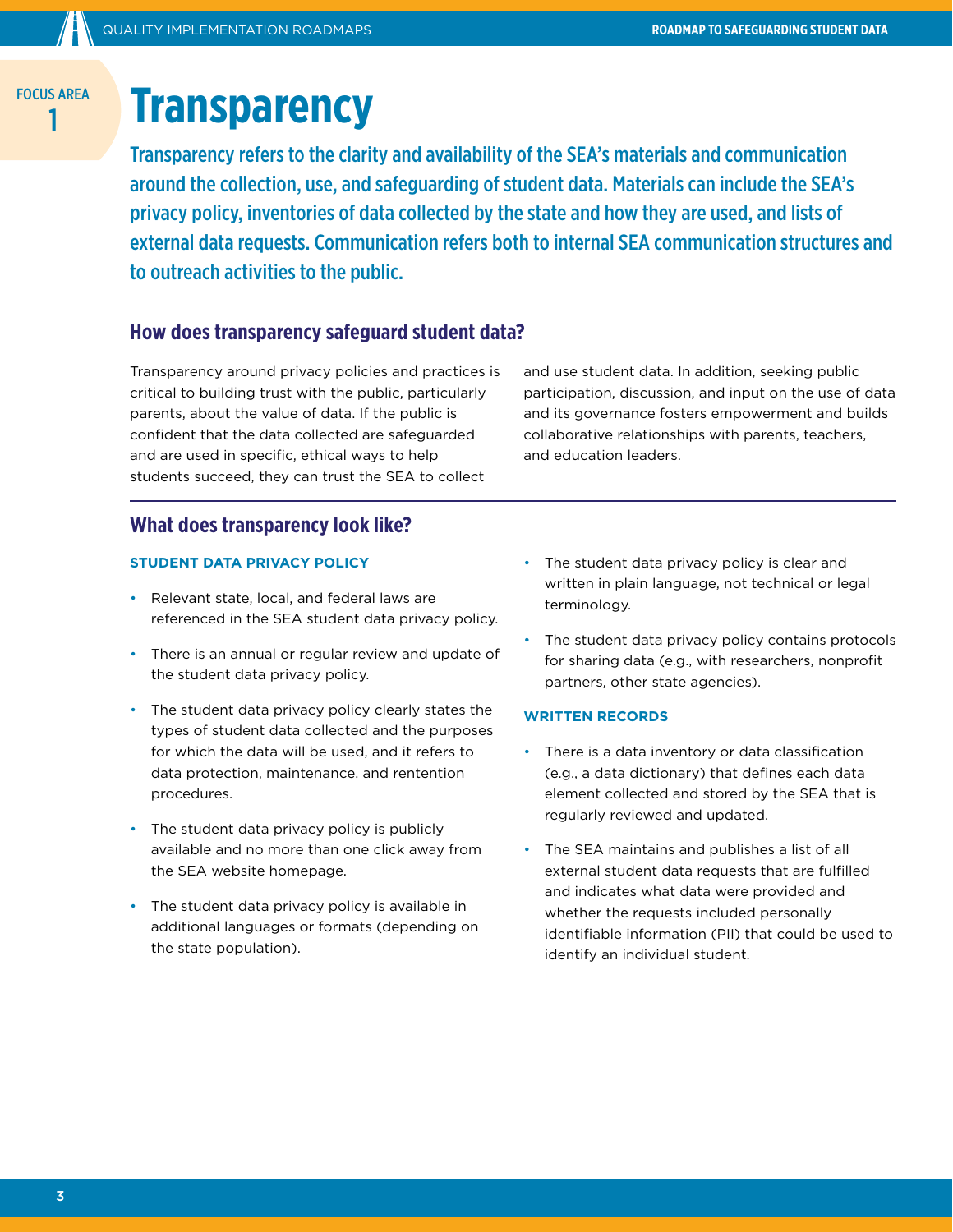#### **COMMUNICATION**

- There is a written internal communication structure, providing clarity around when and how to include executive-level staff in critical conversations.
- There is a clear and documented process for receiving and responding to complaints, concerns, and questions from parents and other individuals about the privacy policy or the use of student PII.
- There are processes for engaging internal and external stakeholders (e.g., SEA department heads, state information technology office) to gather feedback about the privacy policy.
- The SEA solicits broad public comment on the privacy policy with clarity around which issues are open for public comment and which are not.
- Information is available for parents and other internal and external stakeholders to explain the student data privacy policies (e.g., through brochures, flyers).

## **How can an SEA achieve this?**

SEAs can create a clear, user-friendly place on their websites that allows members of the public to easily access the student data privacy policy and understand how the SEA safeguards student data. SEAs can also prepare a description of the uses of the data and the benefits for families, teachers, and schools. State leaders should be able to speak to the value of data in supporting student achievement in the state and how the SEA safeguards student data through the SEA's privacy policies and practices.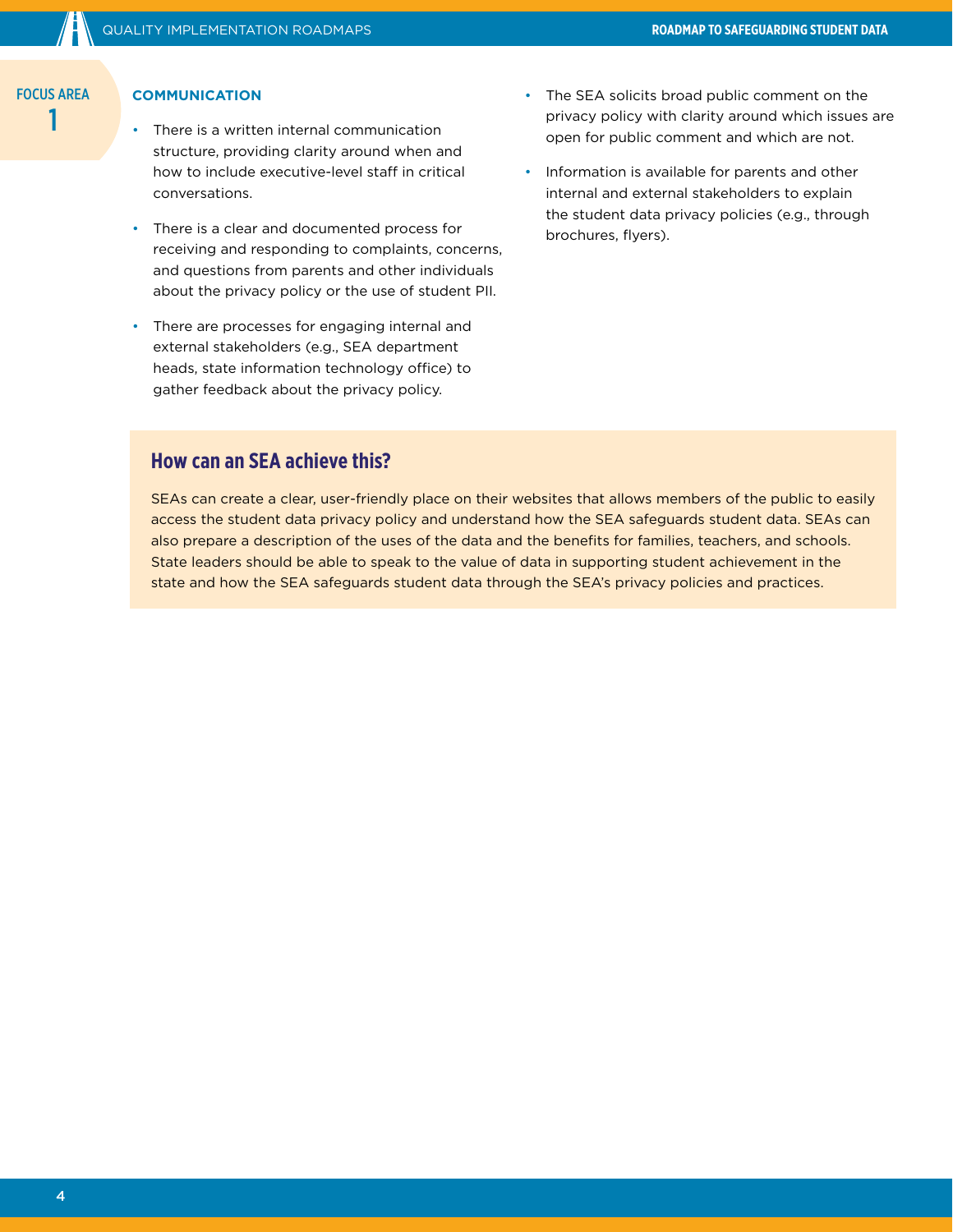## **2 Governance**

Data governance, a critical aspect of data management, provides the SEA an opportunity to define and establish the roles and responsibilities needed to institutionalize a commitment to data quality and use. Without a data governance strategy there is no clear ownership of the data; no clear business processes for collecting, managing, and reporting data; and no accountability for data quality and integrity.

Governance is needed to ensure that integrated and master data (data which are collected once but used in numerous places) are used and disclosed only for proper purposes and in the proper manner. In addition, governance structures can ensure that the state collects and uses data effectively to answer critical questions about student achievement and school performance and to identify best practices

and pathways for student success. Governance related to safeguarding data can include establishing training and supports for SEA personnel, defining roles and responsibilities around internal auditing and accountability, and delineating standards for contractors and vendors who have approved access to limited student data.

### **How does governance safeguard student data?**

Data governance is needed to establish the best structure and identify the right individuals to make decisions and implement the SEA's education data collection and use framework. Governance empowers these bodies and their members with the authority and responsibility to make necessary decisions that ensure data are used effectively and in compliance

with the state's privacy policies and practices (and to create consequences for noncompliance). In addition, governance gives sustainability to these policies and practices and ensures that they will safeguard student data over time, even as leadership priorities change.

## **What does governance look like?**

#### **STAFF SUPPORTS**

- There is executive-level (e.g., chief state school officer) support for data governance.
- There is a chief privacy officer or other high-level official who plays a significant role in the SEA's privacy efforts (i.e., this is an official position or an explicit component of a job description).
- The SEA has or supports a program to increase awareness of privacy policies and practices among its staff.
- There is ongoing professional development and training for SEA staff on safeguarding student data, including new protocols, issues, and policies. SEA staff are required to complete training on

a regular basis (e.g., annually), measure their understanding, and are responsible for achieving a specified threshold in regard to training standards. Not meeting this threshold has consequences, including denial of access to data.

- The SEA works with its human resource department to incorporate employee responsibilities around safeguarding student data into position descriptions, especially those dealing with confidential information.
- There are efforts to further develop the skills of the SEA staff to safeguard student data (e.g., external conference attendance, group discussions of whitepapers, webinars).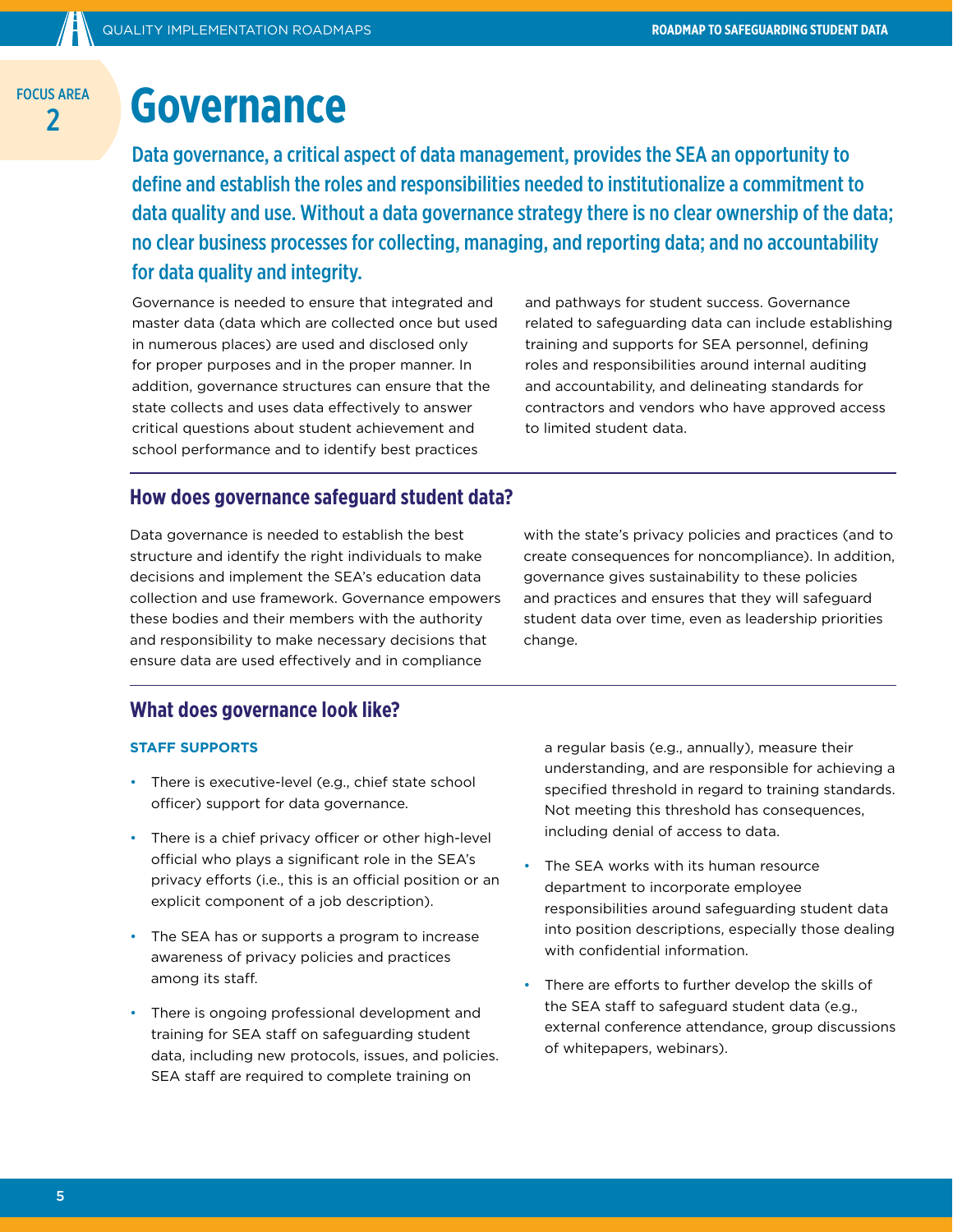#### **INTERNAL ACCOUNTABILITY PROCESSES**

- Data requests are handled using established data governance procedures.
- There are documented data system and compliance audit processes, and they are reviewed and updated at least annually.
- There are reviews of privacy implications associated with new data sharing or analysis opportunities.
- There are documented rules for disclosure avoidance (i.e., processes to avoid unintentionally releasing PII) before publishing data (in accordance with FERPA), and they are reviewed and updated at least annually.

#### **CONTRACTING AND DATA SHARING STANDARDS**

• If student data are shared with third parties (e.g., researchers, evaluators), the sharing is done in compliance with federal, state, and local laws.

- There is student data privacy policy and data governance orientation, which is required for contractors and vendors who have approved access to limited student data.
- Memoranda of understanding for cross-agency data sharing (e.g., between the SEA and in-state postsecondary institutions) include processes that follow all relevant state, local, and federal data privacy laws. These processes include appropriate monitoring provisions for all long-term or renewable data sharing agreements.
- External contracts satisfy all applicable privacy laws. These contracts minimally include data protection responsibilities required of contractors and vendors that are comparable to those required of SEA staff who have approved access to student data. The SEA monitors contractor and vendor capability and follow-through to protect student data.

## **How can an SEA achieve this?**

SEAs can support their implementation of high-quality data governance to safeguard student data by responding to data privacy conversations within the state and ensuring that governance structures and procedures address this context. This may include responding to specific public concerns (e.g., the use of a service provider, teacher effectiveness policies) or working with other state entities participating in data governance work, such as state school boards or state executive leadership. SEAs can also address the implications of changing data management technologies (e.g., cloud computing, mobile devices, new data management applications and software) through their governance procedures.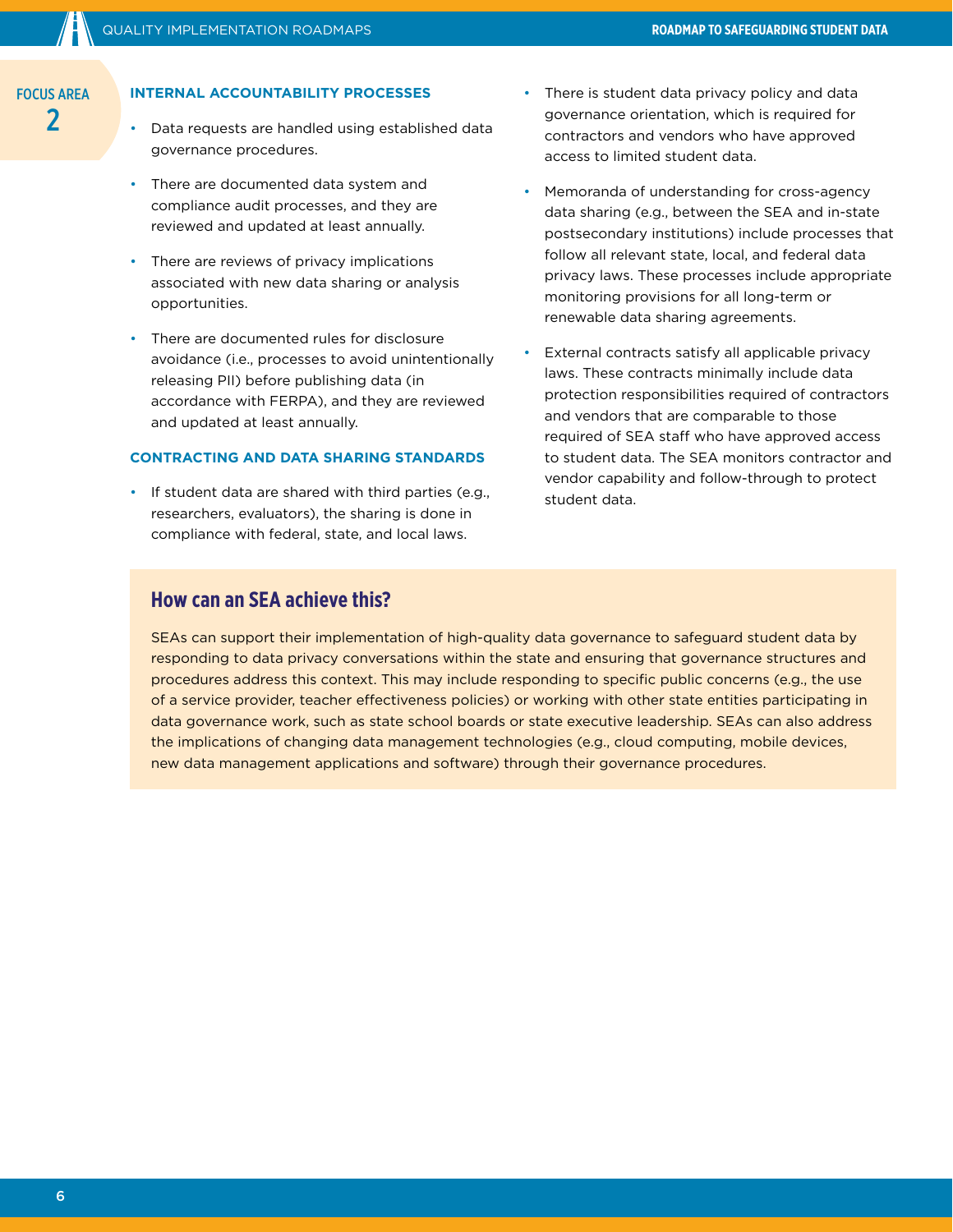## FOCUS AREA **BAREA** Data Protection Procedures

Data protection procedures are the formalized, internal activities and standards that SEAs employ to manage and protect the education data they collect.

## **How do data protection procedures safeguard student data?**

Data protection procedures ensure that the SEA has specific protocols and supports in place to safeguard student data. These procedures are formalized, documented, and regularly shared internally. They include measures to physically safeguard data; to ensure the proper orientation, training,

and monitoring of staff interacting with data; to implement formal student data privacy policies at the state level; and to create procedures to ensure that data are protected across multiple uses (e.g., research, evaluations, public reporting).

## **What does data protection look like?**

#### **PRIVACY AND SECURITY PROCEDURES**

- The SEA develops and implements comprehensive and effective physical, technological, environmental, and legal data privacy and security policies and procedures. Policies and procedures address the following:
	- the encryption, storage, and transmission of student PII
	- disclosure processes that describe the appropriate situations and processes for releasing or sharing student data
	- personnel management and training for staff who have access to student data
	- processes for data destruction in all places where the data are stored
	- procedures for tracking and monitoring processes and activities to ensure that they are followed and consequences for not doing so (e.g., data destruction practices are monitored to ensure data were destroyed as specified)
- Levels of data sensitivity are clearly defined, and data are categorized by these levels, with appropriate differences in levels of protection depending on how sensitive the data are. The definitions and categorization should recognize that although all student data may be considered sensitive, some pieces of data (e.g., special

education indicators) may be considered more sensitive than other pieces of data (e.g., attendance rates).

• Processes and practices ensure that encryption or other protection is in place during movement or transmission of sensitive or confidential data and that these protections are routinely reviewed and kept up to date.

#### **PERSONNEL**

- SEA staff annually review the student data privacy policy and provide written assurances that they will meet their data privacy responsibilities as a prerequisite to getting access to data.
- There is orientation for new SEA staff regarding data responsibilities soon after beginning employment and for current SEA staff with new responsibilities; access to data depends on completion of the orientation.
- Access to student PII is based on SEA staff roles and responsibilities. There is a regular audit, conducted at least annually, of the responsibilities of continuing SEA employees to ensure that data access levels remain appropriate. Data access privileges are updated when SEA staff take a new position in the agency, new SEA staff join, and SEA staff leave.
- Background checks are performed on SEA employees who have access to student PII.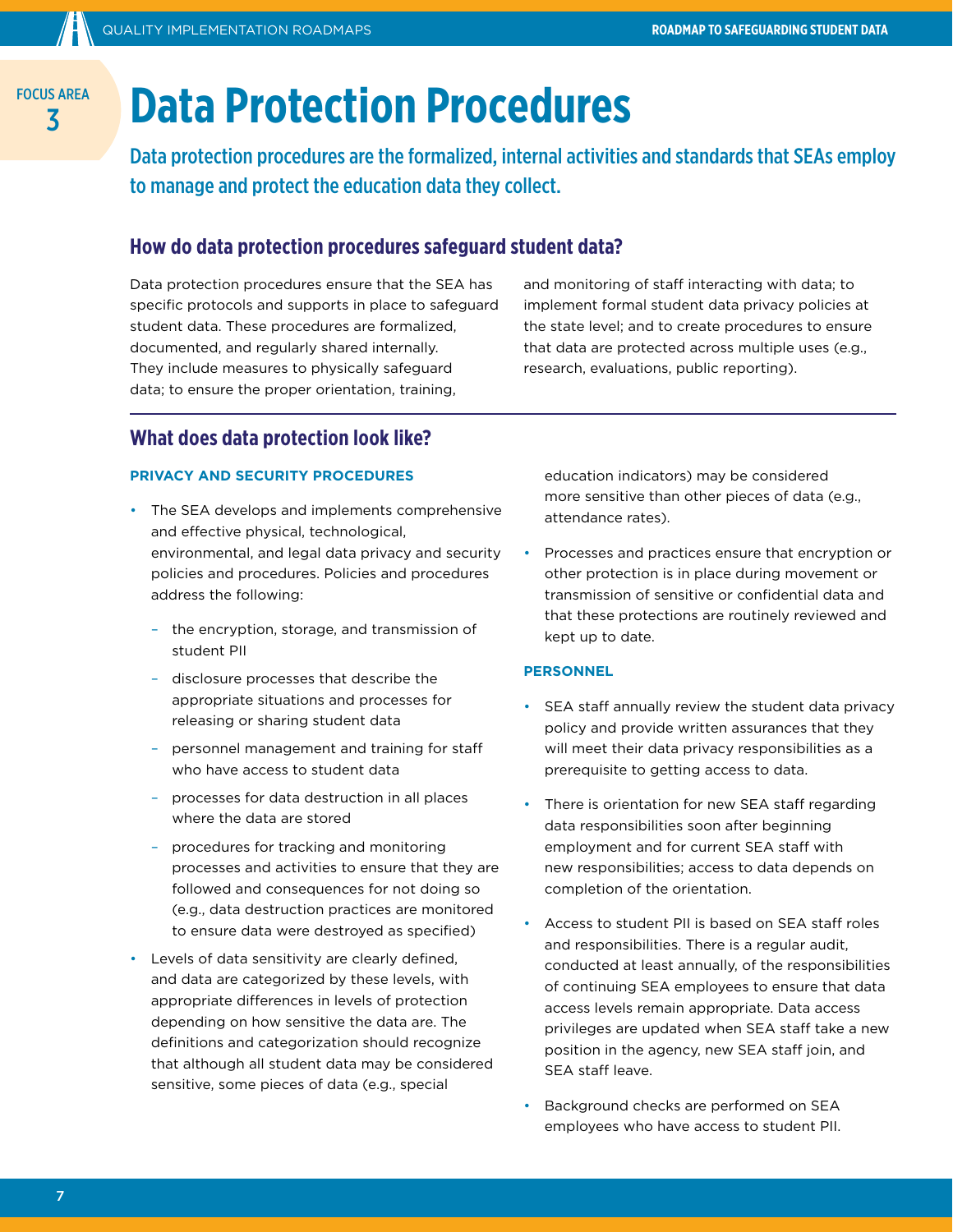### **POLICIES**

- There is a documented data retention policy that explicitly addresses for how long and in what manner student data should be kept to ensure its availability for legitimate educational purposes while safeguarding student data.
- There are documented processes around the use of PII data for software application development and related processes (e.g., helpdesk support, troubleshooting issues).
- There is a regularly reviewed list of approved vendors who have appropriately authorized access to student data for legitimate educational reasons. Appropriate agreements are in place with vendors and are monitored and updated.
- There are documented policies regarding data ownership and appropriate uses of shared data. These policies include consulting with data owners (i.e., the agency that initially supplied the PII and has primary responsibility under law for its proper use and protection) about other potential uses of the data.
- Documented roles and responsibilities regarding data protection, data ownership, and data access are regularly reviewed and updated.
- There are documented policies for handling privacy incidents, such as data breaches, including a response process with designated leadership. Privacy incidents are tracked in a standardized way, and the public is notified when appropriate.

#### **PROCESSES**

- The SEA or another state agency conducts a periodic risk assessment (a review of existing privacy policies and practices leading to an identification of potential privacy risks), and findings are documented and tracked to ensure that appropriate action is taken to resolve identified risks.
- For all personally identifiable student data sets, there are test data (data that cannot be linked or traced to actual individual students) available for application testing, demonstrations, trainings, etc.
- There is a process to determine the educational needs that require collection, maintenance, or disclosure of data (both within and outside the SEA). That is, the SEA can articulate why student data are being collected or shared (e.g., to improve student achievement, to comply with laws and regulations).
- There is a documented process for submitting. authenticating, and evaluating external data requests. This process includes steps to determine whether internal and external requests for data can be adequately met with de-identified or aggregate data rather than PII.
- There are data minimization processes to ensure that data elements are collected, maintained, and/or linked only when needed for specified purposes.
- There are practice drills and process reviews for privacy incidents (e.g., data breaches) to ensure that processes and procedures are effective and being followed appropriately.

## **How can an SEA achieve this?**

SEAs can review their existing data privacy policies, and policies across state agencies, to ensure that the SEA student data privacy policy is consistent with other state policies (e.g., in terms of governance, penalties, and personnel, such as having a chief privacy officer). States can determine gaps and inconsistencies or overlaps among the state privacy policies and create an SEA student data privacy policy that complements and is consistent with other privacy policies in the state.